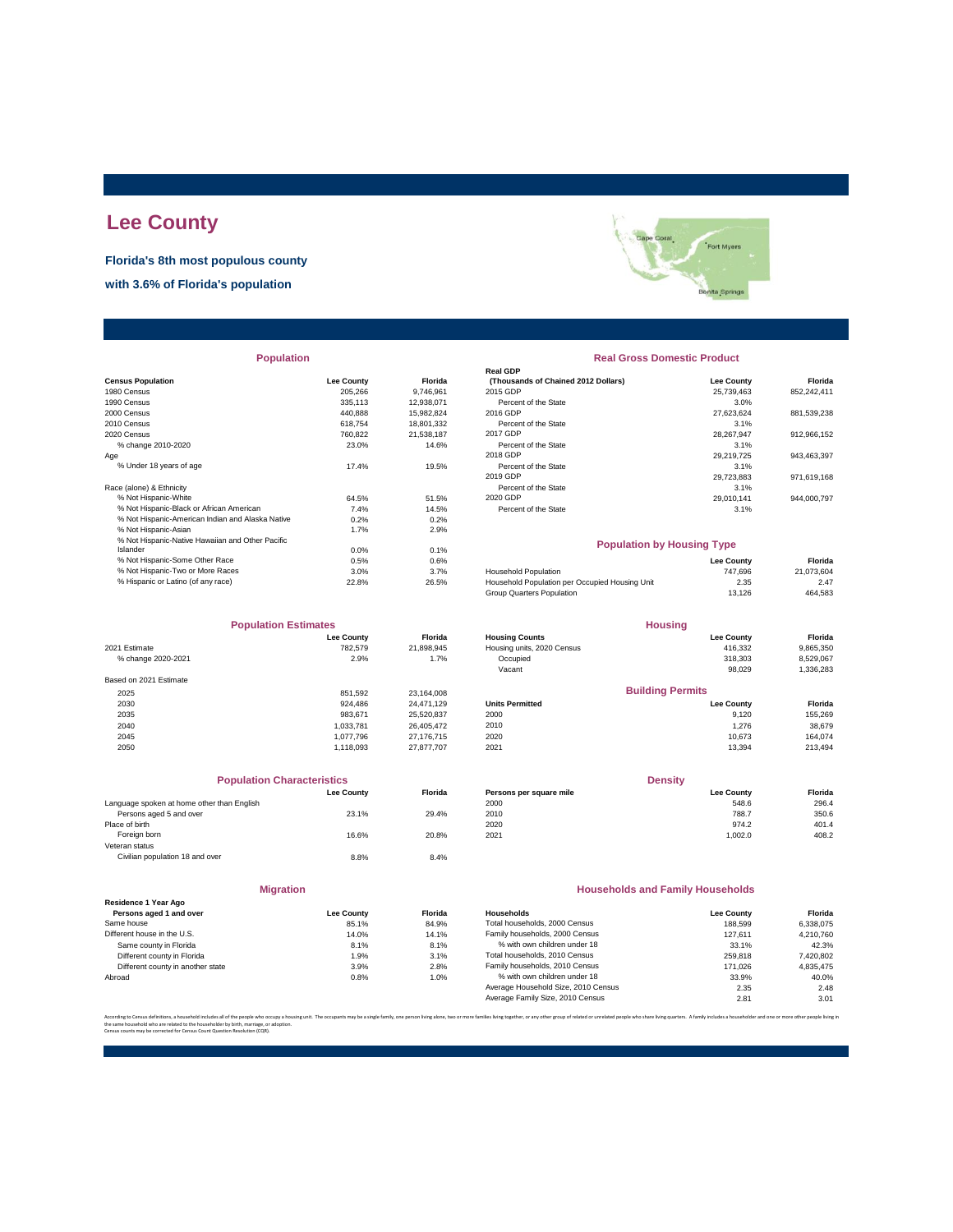## **Lee County**

|                                                                              |                      |                       | <b>Employment and Labor Force</b>                                           |                      |                      |
|------------------------------------------------------------------------------|----------------------|-----------------------|-----------------------------------------------------------------------------|----------------------|----------------------|
| <b>Establishments</b>                                                        |                      |                       | <b>Establishments</b>                                                       |                      |                      |
| 2020                                                                         | <b>Lee County</b>    | Florida               | % of All Industries, 2020                                                   | <b>Lee County</b>    | Florida              |
| All industries                                                               | 24,867               | 763,854               | All industries                                                              | 24,867               | 763,854              |
| Natural Resource & Mining<br>Construction                                    | 111<br>3,889         | 5,514<br>77,720       | Natural Resource & Mining<br>Construction                                   | 0.4%<br>15.6%        | 0.7%<br>10.2%        |
| Manufacturing                                                                | 602                  | 21,822                | Manufacturing                                                               | 2.4%                 | 2.9%                 |
| Trade, Transportation and Utilities                                          | 4,360                | 145,853               | Trade, Transportation and Utilities                                         | 17.5%                | 19.1%                |
| Information                                                                  | 312                  | 13,437                | Information                                                                 | 1.3%                 | 1.8%                 |
| <b>Financial Activities</b>                                                  | 3,144                | 83,911                | <b>Financial Activities</b>                                                 | 12.6%                | 11.0%                |
| Professional & Business Services                                             | 5,534                | 187,348               | Professional & Business Services                                            | 22.3%                | 24.5%                |
| Education & Health Services                                                  | 2,385                | 87,764                | Education & Health Services                                                 | 9.6%                 | 11.5%                |
| Leisure and Hospitality<br><b>Other Services</b>                             | 2,186                | 61,008                | Leisure and Hospitality<br>Other Services                                   | 8.8%                 | 8.0%                 |
| Government                                                                   | 1,913<br>180         | 56,385<br>5,895       | Government                                                                  | 7.7%<br>0.7%         | 7.4%<br>0.8%         |
|                                                                              |                      |                       |                                                                             |                      |                      |
| <b>Average Annual Employment</b>                                             |                      |                       | <b>Average Annual Wage</b>                                                  |                      |                      |
| % of All Industries, 2020                                                    | <b>Lee County</b>    | Florida               | 2020                                                                        | <b>Lee County</b>    | Florida              |
| All industries                                                               | 258,263              | 8,453,489             | All industries                                                              | \$49,773             | \$55,840             |
| Natural Resource & Mining                                                    | 12.3%                | 0.8%                  | Natural Resource & Mining                                                   | \$52,124             | \$37,710             |
| Construction                                                                 | 2.5%                 | 6.7%                  | Construction                                                                | \$56,211             | \$55,840             |
| Manufacturing                                                                | 20.1%                | 4.5%                  | Manufacturing                                                               | \$41,185             | \$66,738             |
| Trade, Transportation and Utilities                                          | 1.0%                 | 20.6%                 | Trade, Transportation and Utilities                                         | \$73,943             | \$49,342             |
| Information                                                                  | 5.0%                 | 1.5%                  | Information                                                                 | \$70,736             | \$93,360             |
| <b>Financial Activities</b>                                                  | 13.0%                | 6.9%                  | <b>Financial Activities</b>                                                 | \$59,126             | \$84,295             |
| Professional & Business Services<br>Education & Health Services              | 11.7%<br>14.3%       | 16.1%                 | Professional & Business Services<br>Education & Health Services             | \$58,878             | \$68,218<br>\$55,099 |
| Leisure and Hospitality                                                      | 3.2%                 | 15.3%<br>11.9%        | Leisure and Hospitality                                                     | \$27,824<br>\$37,755 | \$27,694             |
| <b>Other Services</b>                                                        | 0.1%                 | 3.0%                  | Other Services                                                              | \$48,876             | \$41,131             |
| Government                                                                   | 16.2%                | 12.5%                 | Government                                                                  | \$57,828             | \$58,821             |
| Industries may not add to the total due to confidentiality and unclassified. |                      |                       |                                                                             |                      |                      |
|                                                                              |                      |                       |                                                                             |                      |                      |
| Labor Force as Percent of Population                                         |                      |                       |                                                                             |                      |                      |
| Aged 18 and Older                                                            | <b>Lee County</b>    | Florida               | <b>Unemployment Rate</b>                                                    | <b>Lee County</b>    | Florida              |
| 2000                                                                         | 59.1%                | 64.2%                 | 2000                                                                        | 3.3%                 | 3.8%                 |
| 2010                                                                         | 56.4%                | 61.8%                 | 2010                                                                        | 12.1%                | 10.8%                |
| 2020<br>2021                                                                 | 56.4%<br>57.3%       | 58.6%<br>59.0%        | 2020<br>2021                                                                | 7.9%<br>4.2%         | 8.2%<br>4.6%         |
|                                                                              |                      |                       |                                                                             |                      |                      |
|                                                                              |                      |                       | <b>Income and Financial Health</b>                                          |                      |                      |
| Personal Income (\$000s)                                                     | <b>Lee County</b>    | Florida               | Per Capita Personal Income                                                  | <b>Lee County</b>    | Florida              |
| 2000                                                                         | \$12,779,956         | \$472,851,789         | 2000                                                                        | \$28,764             | \$29,466             |
| 2010                                                                         | \$24,629,058         | \$732,457,478         | 2010                                                                        | \$39,693             | \$38,865             |
| 2011                                                                         | \$26,487,133         | \$771,409,454         | 2011                                                                        | \$41,963             | \$40,482             |
| % change 2010-11                                                             | 7.5%                 | 5.3%                  | % change 2010-11                                                            | 5.7%                 | 4.2%                 |
| 2012                                                                         | \$27,325,128         | \$800,551,723         | 2012                                                                        | \$42,401             | \$41,475             |
| % change 2011-12                                                             | 3.2%                 | 3.8%                  | % change 2011-12                                                            | 1.0%                 | 2.5%                 |
| 2013                                                                         | \$27,819,048         | \$802,975,701         | 2013                                                                        | \$42,137             | \$41,069             |
| % change 2012-13                                                             | 1.8%                 | 0.3%                  | % change 2012-13                                                            | $-0.6%$              | $-1.0%$              |
| 2014                                                                         | \$30,584,461         | \$861,412,339         | 2014                                                                        | \$45,129             | \$43,388             |
| % change 2013-14                                                             | 9.9%                 | 7.3%                  | % change 2013-14                                                            | 7.1%                 | 5.6%                 |
| 2015<br>% change 2014-15                                                     | \$33,018,009         | \$919,834,894         | 2015<br>% change 2014-15                                                    | \$47,152             | \$45,493             |
| 2016                                                                         | 8.0%                 | 6.8%                  | 2016                                                                        | 4.5%                 | 4.9%<br>\$46,253     |
| % change 2015-16                                                             | \$35,421,492<br>7.3% | \$954,069,719<br>3.7% | % change 2015-16                                                            | \$48,961<br>3.8%     | 1.7%                 |
| 2017                                                                         | \$37,426,984         | \$1,023,131,116       | 2017                                                                        | \$50,496             | \$48,774             |
| % change 2016-17                                                             | 5.7%                 | 7.2%                  | % change 2016-17                                                            | 3.1%                 | 5.5%                 |
| 2018                                                                         | \$39,285,013         | \$1,087,188,628       | 2018                                                                        | \$52,022             | \$51,150             |
| % change 2017-18                                                             | 5.0%                 | 6.3%                  | % change 2017-18                                                            | 3.0%                 | 4.9%                 |
| 2019                                                                         | \$40,800,215         | \$1,139,799,293       | 2019                                                                        | \$52,832             | \$53,034             |
| % change 2018-19                                                             | 3.9%                 | 4.8%                  | % change 2018-19                                                            | 1.6%                 | 3.7%                 |
| 2020                                                                         | \$43,260,834         | \$1,209,995,921       | 2020                                                                        | \$54,707             | \$55,675             |
| % change 2019-20                                                             | 6.0%                 | 6.2%                  | % change 2019-20                                                            | 3.5%                 | 5.0%                 |
|                                                                              |                      |                       |                                                                             |                      |                      |
| Earnings by Place of Work (\$000s)                                           |                      |                       | <b>Median Income</b>                                                        |                      |                      |
| 2000                                                                         | \$7,005,480          | \$308,751,767         | Median Household Income                                                     | \$59,608             | \$57,703             |
| 2010                                                                         | \$12,794,679         | \$438,983,914         | Median Family Income                                                        | \$71,043             | \$69,670             |
| 2011                                                                         | \$13,094,944         | \$450,498,606         |                                                                             |                      |                      |
| % change 2010-11                                                             | 2.3%                 | 2.6%                  | Percent in Poverty, 2020                                                    |                      |                      |
| 2012                                                                         | \$13,574,573         | \$468,410,475         | All ages in poverty                                                         | 10.5%                | 12.4%<br>17.2%       |
| % change 2011-12<br>2013                                                     | 3.7%<br>\$13,915,867 | 4.0%<br>\$482,898,301 | Under age 18 in poverty<br>Related children age 5-17 in families in poverty | 14.7%<br>13.4%       | 16.5%                |
| % change 2012-13                                                             | 2.5%                 | 3.1%                  |                                                                             |                      |                      |
| 2014                                                                         | \$15,144,760         | \$512,375,290         | <b>Personal Bankruptcy Filing Rate</b>                                      |                      |                      |
| % change 2013-14                                                             | 8.8%                 | 6.1%                  | (per 1,000 population)                                                      | <b>Lee County</b>    | Florida              |
| 2015                                                                         | \$16,515,978         | \$544,408,719         | 12-Month Period Ending December 31, 2020                                    | 1.46                 | 1.66                 |
| % change 2014-15                                                             | 9.1%                 | 6.3%                  | 12-Month Period Ending December 31, 2021                                    | 1.18                 | 1.38                 |
| 2016                                                                         | \$17,676,661         | \$569,769,284         | State Rank                                                                  | 24                   | <b>NA</b>            |
| % change 2015-16                                                             | 7.0%                 | 4.7%                  | NonBusiness Chapter 7 & Chapter 13                                          |                      |                      |
| 2017                                                                         | \$18,732,660         | \$603,668,170         |                                                                             |                      |                      |
| % change 2016-17                                                             | 6.0%                 | 5.9%                  | Workers Aged 16 and Over                                                    | <b>Lee County</b>    | Florida              |
| 2018                                                                         | \$19,477,629         | \$639,620,451         | Place of Work in Florida                                                    |                      |                      |
| % change 2017-18                                                             | 4.0%                 | 6.0%                  | Worked outside county of residence                                          | 11.1%                | 18.1%                |
| 2019                                                                         | \$19,832,656         | \$671,553,148         | Travel Time to Work                                                         |                      |                      |
| % change 2018-19                                                             | 1.8%                 | 5.0%                  | Mean travel time to work (minutes)                                          | 27.6                 | 27.9                 |
| 2020                                                                         | \$20,437,349         | \$688,764,753         |                                                                             |                      |                      |
| % change 2019-20                                                             | 3.0%                 | 2.6%                  |                                                                             |                      |                      |